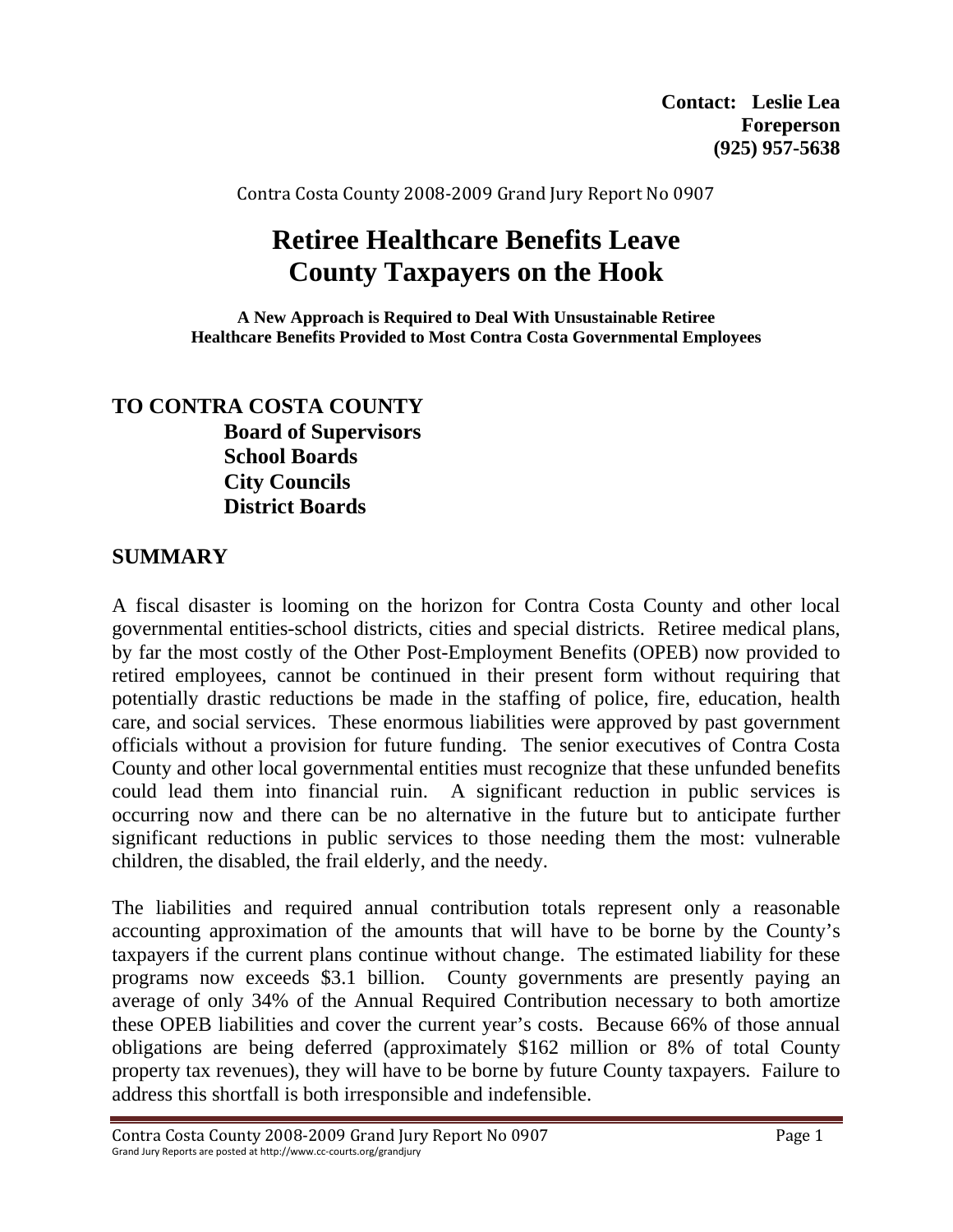# **GLOSSARY**

#### **Accrual Accounting:**

*A method of accounting whereby income and expense items are recognized and recorded when income is earned and expense is incurred, regardless of when cash is actually received or paid.* 

#### *Actuarial Accrued Liability (AAL)*

*The portion of the actuarially determined present value of benefits allocated to the prior service already performed by the covered employees.* 

#### *Annual Required Contribution (ARC)*

*The actuarially determined amount of retiree healthcare expense that GASB 45 requires be recorded as a current year expense. It is comprised of the amount that should be set aside to fund retiree health benefits earned during the current year plus the amount necessary to amortize the unfunded AAL over not more than 30 years.* 

#### *Government Accounting Standards Board Statement No. 45 (GASB 45), "Accounting and Financial Reporting by Employers for Post-Employment Benefits other than Pensions"*

*GASB 45 now requires larger public employers to report OPEB expenses and related specific information in their financial statements.* 

#### *Other Post-Employment Benefits (OPEB)*

*OPEBs include the following benefits that are earned by employees during their active service but are paid to them by their employers after they retire: medical, prescription drugs, dental, vision care, hearing, life insurance, longterm care and long-term disability benefits. Healthcare benefits constitute the vast majority of OPEB liabilities.* 

### **BACKGROUND**

Retiree healthcare benefits are a form of deferred compensation earned by employees during their active working career but paid to them after they retire. To properly account and pay for the costs of these plans, expenses should be recognized, and funding set aside, during each covered employee's years of active employment. Most larger Contra Costa County governmental entities providing retiree benefit plans have not done this. They have ignored the fact that there is a need to fund the benefit during the period that each employee is actually providing services.

Governmental entities providing these benefits have generally recognized that they have a retiree healthcare cost only when an employee actually retires and begins to receive the promised benefits. Previous accounting rules were shortsighted and technically allowed governmental employers to ignore the cost of these plans during the active service period in which the employees earned the benefits.

A new Government Accounting Standards Board Statement, called GASB 45, was recently adopted. This new standard now requires larger governmental entities to begin recognizing (but not necessarily funding) retiree healthcare benefit costs in their most recently completed fiscal year, and smaller governmental entities to begin accounting for them during the next two years.

OPEB liabilities incurred by County governments have generally been looked at on an individual governmental entity basis; few are looking at these debts from an overall county-wide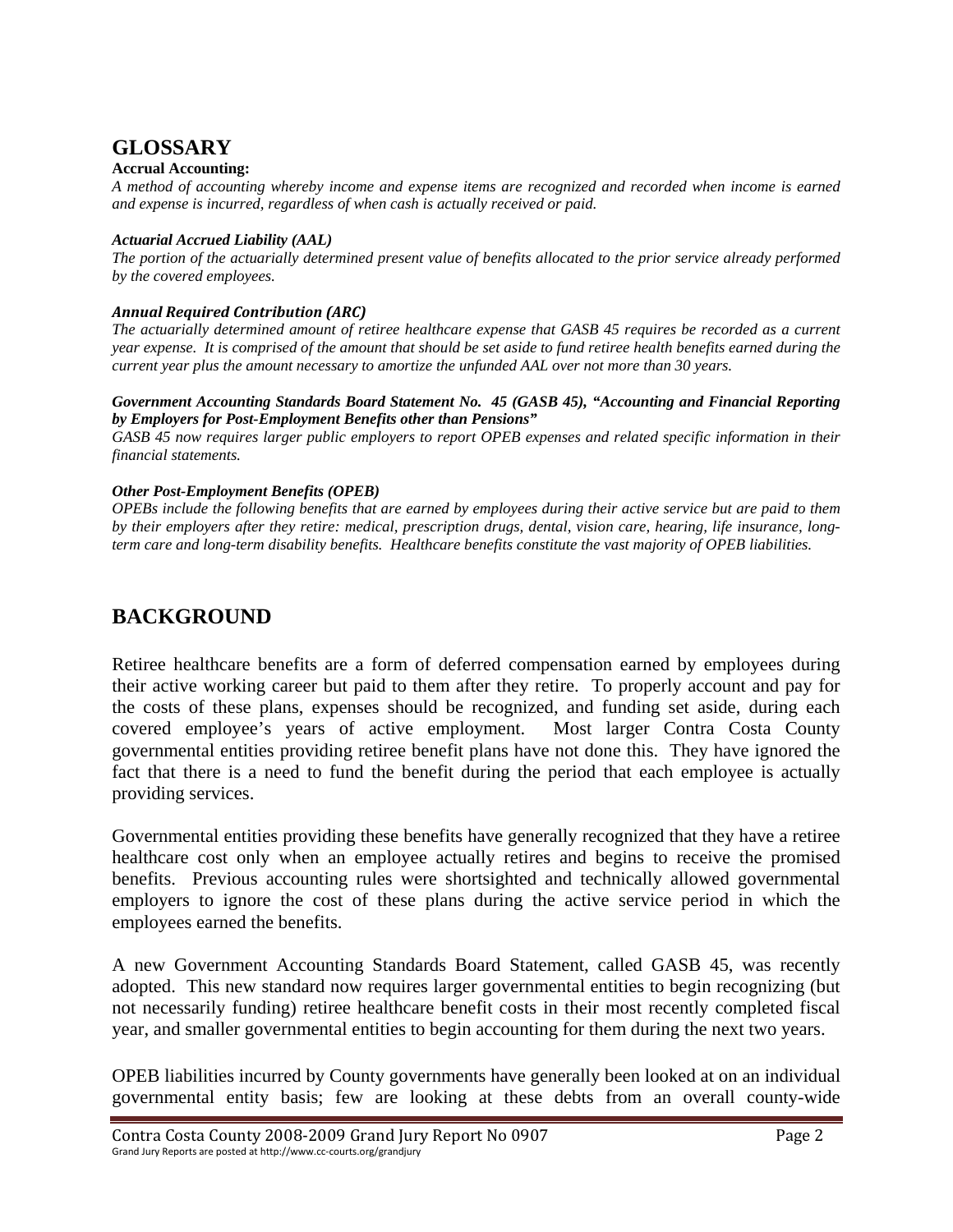perspective. The payment source for substantially all of the retiree healthcare benefits promised by Contra Costa County's local governments will be borne by local taxpayers. The great majority of these County OPEB obligations have not been funded, and the Grand Jury determined that it would attempt to estimate their amount in total. To accomplish this, a survey was sent to substantially all school districts, cities and special districts that comprise County local governments and a significant majority of these surveys were completed and returned. Approximately 30% of these entities indicated that they did not offer OPEBs to their employees. The information submitted by the responding entities with OPEBs, supplemented by information drawn from recent studies and from other public documents, provided the basis for the facts, figures and statistics shown in this report.

## **FINDINGS**

- 1. Retiree health benefits have traditionally been a form of compensation earned by County and local government employees (e.g., pension income) over their working career, but paid to them over the years they spend in retirement. In prior years the cost of these benefits was usually recognized as an expense only when actual payments began following an employee's retirement (This method of recognizing an expense is commonly described as "pay-as-you-go" or "paygo".)
- 2. GASB 45 now requires that larger governmental entities commence accounting for (but not necessarily funding) these benefits on an Accrual basis – during the employees' period of active service when the benefits are actually earned.
- 3. GASB 45 requires the following expenses to be recognized:
	- the current year's cost to fund that year's earned benefits, plus
	- the amount necessary to fund the unfunded OPEB liability for benefits earned but not funded in prior years.

In most cases, these rules first became effective for public entities with revenues in excess of \$100 million for the fiscal year ended June 30, 2008. Smaller public entities will be required to comply during the following two fiscal years.

- 4. To date in Contra Costa County there has been little or no funding of the OPEB liabilities for most governmental entities offering retiree medical benefits, including County, school districts, cities, and special districts.
- 5. Most larger County governmental employers provide their employees with extraordinarily generous retiree health benefits.
- 6. Property taxes accounted for almost 93% of Contra Costa County tax revenues in the most recent fiscal year with sales and other taxes making up the balance of total tax revenues received. These locally derived taxes also represented a significant portion of the revenue of school districts, cities and special districts located in the County.
- 7. The Board of Supervisors of Contra Costa County has committed to a future OPEB liability funding schedule for the County, including a commitment to contribute \$20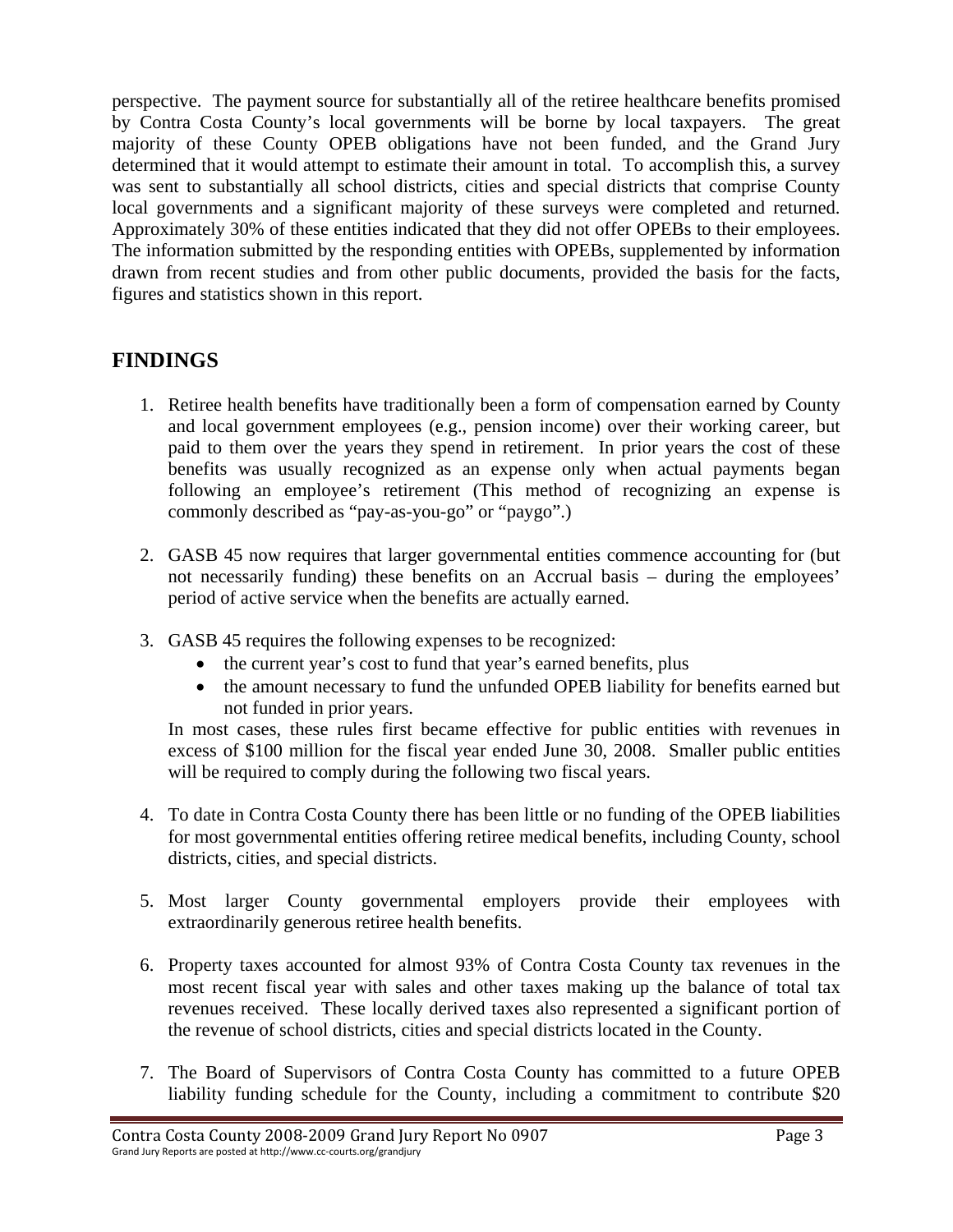million during the 2008-2009 fiscal year. Although no actual payments were made into the County's OPEB Irrevocable Trust as of January 31, 2009, \$10 million is held by the County Treasurer in a designated account.

- 8. As of January 1, 2008 the County's OPEB obligation was determined to be \$2.367 billion, or almost four times the County's covered payroll (annual payroll of active employees covered by the plan) of \$610 million. Its Annual Required Contribution for the fiscal year ended June 30, 2008 was \$195 million, or almost 32% of covered payroll.
- 9. The calculation to determine a liability for future payments is primarily dependent upon the interest rate assumption. If the interest rate assumption is higher then the liability is lower; if the interest rate assumption is lower, then the liability is higher. If no funding mechanism is in place, and there is no expectation of putting money aside, the rules under GASB 45 require that a lower interest rate assumption be used.

The interest rate assumption that was used for the calculation of the OPEB liability and ARC for the fiscal year 2007-2008 was 4.5%. The basis for allowing the use of a higher interest assumption rate is that the entity will earn a rate of return on investments that can be used to help pay for the future benefits. Because the funding commenced with the current fiscal year, the assumed interest rate was increased to 7.75% in 2008-2009.

The result of the assumed interest rate increase was the OPEB liability dropped from \$2.3 billion to 1.7 billion, almost solely due to the interest rate assumption change.

10. Based on information available to the Grand Jury, the current Actuarial Accrued Liability for OPEB benefits due to employees of all larger Contra Costa County local governmental entities, including those promised by the County, school districts, cities and special districts, now exceeds \$3.1 billion. These liabilities are summarized and shown graphically as follows:

### Liabilities of Contra Costa County and Local Government Entities

| Contra Costa County                           | \$1,737,000,000 |
|-----------------------------------------------|-----------------|
| <b>Contra Costa County School Districts</b>   | 1,060,000,000   |
| Contra Costa County Cities                    | 199,000,000     |
| Contra Costa County Special Districts         | 124,000,000     |
| Actuarial accrued liability for OPEB benefits | \$3,120,000,000 |



#### **Liabilities of CC County and Local Governments**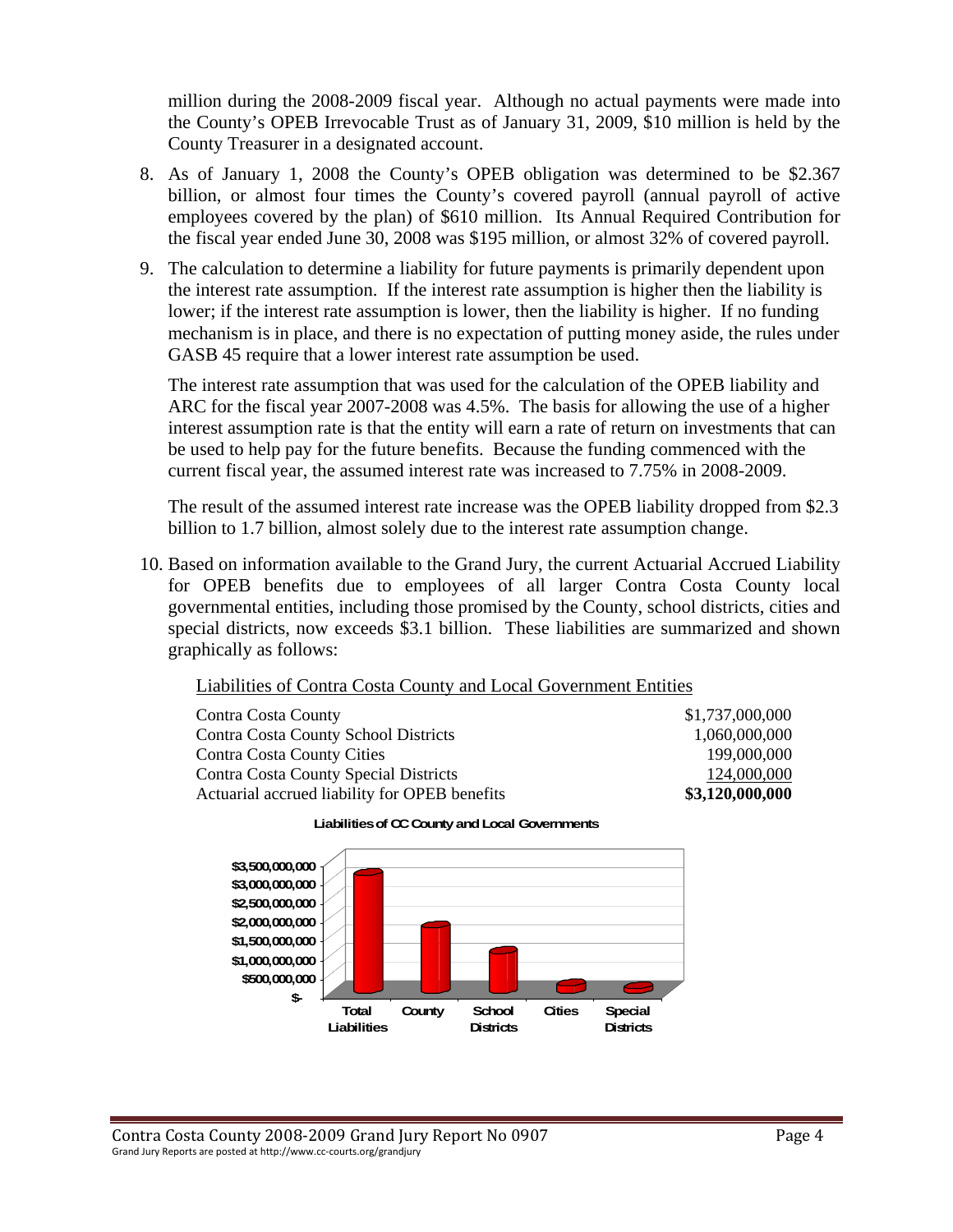11. Based on the same sources, the current Annual Required Contribution (ARC) and the actual expense recognized (generally the current year's payment of health, dental and vision insurance premiums for retirees receiving benefits) are summarized as follows:

#### Annual Required Contribution

| Contra Costa County                               | \$129,638,000 |
|---------------------------------------------------|---------------|
| Contra Costa County School Districts              | 73,326,000    |
| <b>Contra Costa County Cities</b>                 | 21,199,000    |
| <b>Contra Costa County Special Districts</b>      | 21,161,000    |
| Total annual required contributions under GASB 45 | \$245,324,000 |

#### Annual Actual Expense Recognized (Actual Contributions)

| Contra Costa County                         | \$36,000,000 |
|---------------------------------------------|--------------|
| Contra Costa County School Districts        | 31,699,000   |
| <b>Contra Costa County Cities</b>           | 6,986,000    |
| Contra Costa County Special Districts       | 8,663,000    |
| Total actual annual expenses paid for OPEBs | \$83,348,000 |



- **12.** As the summary numbers shown in Finding 11 indicate, County local governments are currently only paying 34% (\$83,348,000 / \$245,324,000) of the Annual Required Contribution set forth in GASB 45. This means that the unpaid balance of the Annual Required Contribution, (\$245,324,000 - \$83,348,000) \$161,976,000, is being transferred to future taxpayers. This transfer to future taxpayers takes place every year**.**
- 13. The 2007-2008 property tax revenue for the entire County was \$2.077 billion. Projections are that this amount will decline significantly during the next several fiscal years because of the current widespread decline in property values.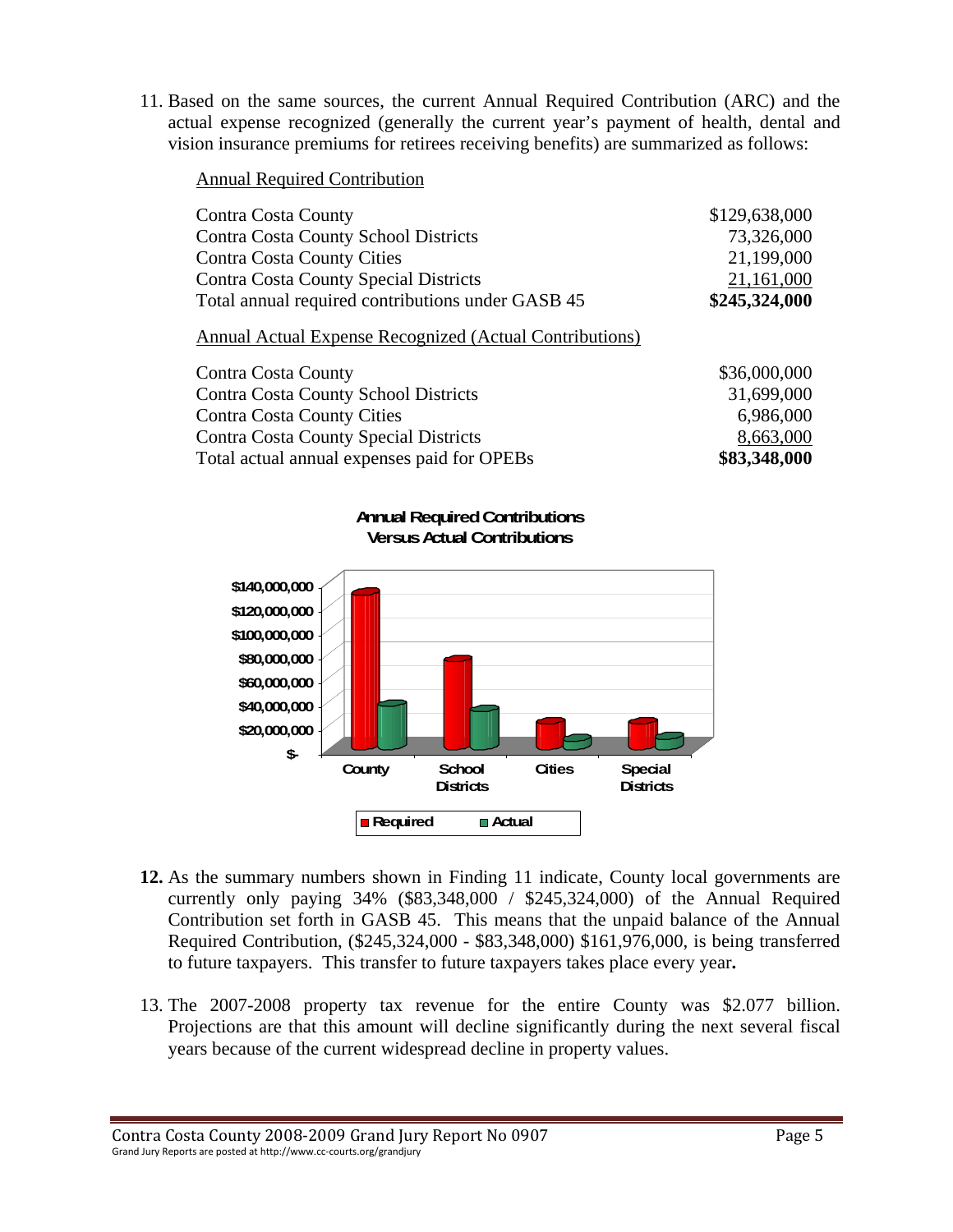- 14. Larger Contra Costa County governmental entities with identified retiree healthcare plans are:
	- County: Contra Costa County
	- School Districts: Lafayette Elementary, Acalanes Union, John Swett Unified, Mt. Diablo Unified, Pittsburg Unified, San Ramon Valley Unified, West Contra Costa Unified and Contra Costa Community College.
	- Cities: Antioch, Brentwood, Concord, Martinez, Pittsburg and Richmond.
	- Special Districts: Central Contra Costa Sanitary, Delta Diablo Sanitary and East Bay Regional Parks.
- 15. Recent information provided to the Contra Costa County Board of Supervisors makes clear that tax revenues and state support to the County are likely to decline for at least the next several years. This reduction in projected revenue has been currently offset by County Departments reducing their budgeted 2009-2010 full-time equivalent headcount by 191 public safety, health care and social services positions. If the County were to commence fully funding its ARC, its only practical source of near term future funding would be to further lower its staffing levels.
- 16.On May 6, 2008, the Contra Costa County Administrator presented the following challenge to the Board of Supervisors:

**"***The ever growing health care expense demand on the general fund will consume our ability to provide public services. Given the size of our liability, we cannot responsibly eliminate enough programs to fund our current health care programs; we must contain and change the County's cost of health care***."** 

## **CONCLUSIONS**

A number of County governmental entities do not offer their employees retiree healthcare benefits. Moreover, in a few cases local governments have substantially funded those benefits. The conclusions and recommendations contained in this report do not pertain to them.

A significant number of the larger governmental entities in the County offer very generous retiree healthcare benefits, and most have provided little or no funding to pay for those benefits. These local governments must adopt a new paradigm – a new framework to deal with this issue. Given the present economic environment facing Contra Costa County government entities, funding the accumulated and accruing benefits under these plans is not a realistic option. The Grand Jury concurs with the inherent solution to the challenge made by the County Administrator to the Board of Supervisors on May 6, 2008 - the only practical solution for both the County, and other affected County governmental entities, is to reduce the benefits offered under these programs.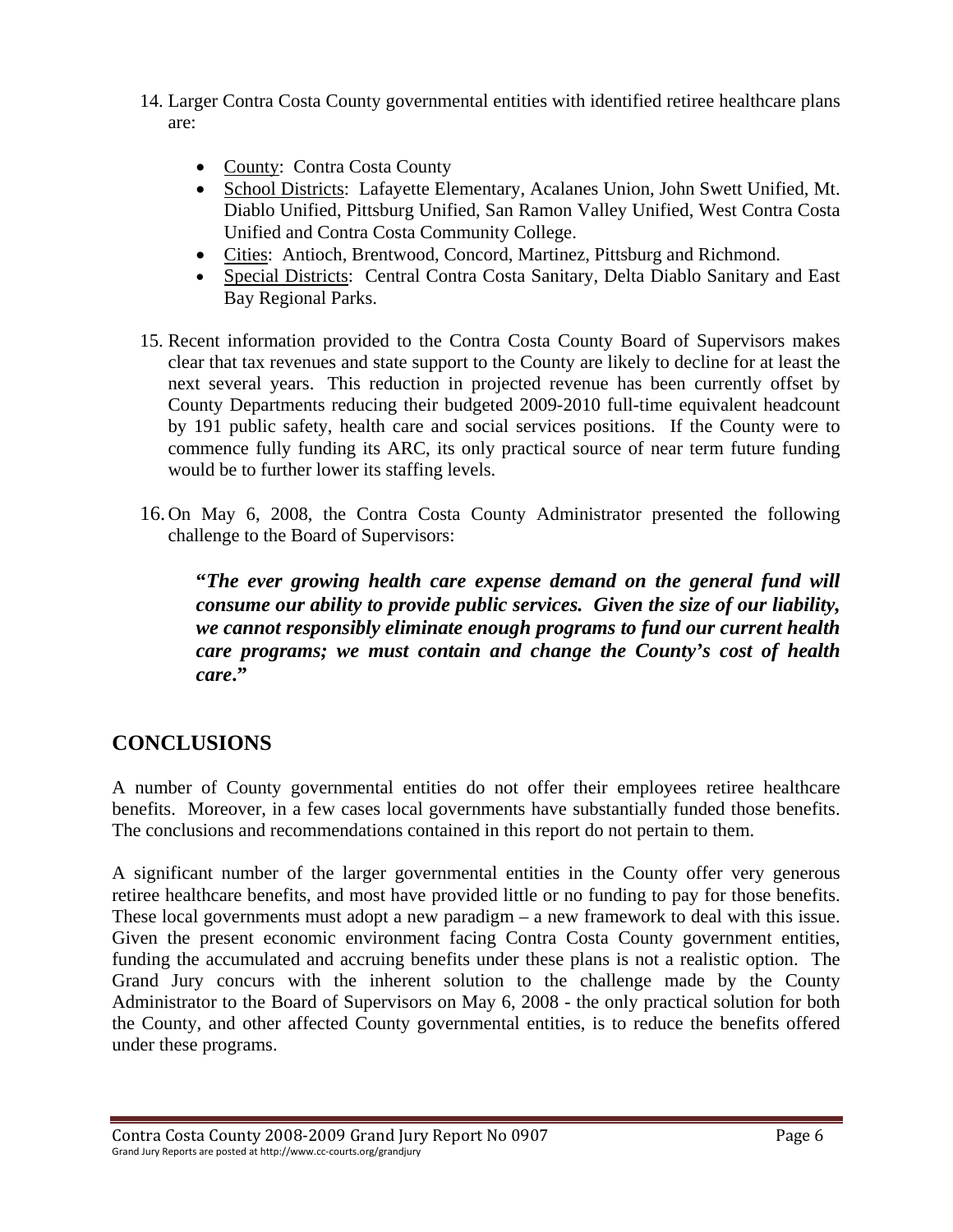The plan documents, plan descriptions and underlying legal documents differ widely. Retiree healthcare benefits are frequently subject to collective bargaining. Consequently, each separate governmental entity will have to consult with its own counsel and advisors to determine what design changes should be made or negotiated for its various employee groups.

A "business-as-usual" position with respect to continuing to offer the same retiree health plans is not a sustainable strategy.

### **RECOMMENDATION**

**Contra Costa County government entities in most cases do not have the financial ability to prudently pay for the current retiree healthcare benefits that have been, and are continuing to be, earned by their employees. The Grand Jury recommends that these governmental entities implement sustainable strategies to reduce retiree healthcare benefits.** 

Several alternatives are:

- Option 1. Implement a new defined contribution type retiree healthcare program for employees hired after July 1, 2009. Under this type of plan, the government employer would contribute annually an agreed upon amount into each covered employee's separate account. This contribution would grow with investment earnings until withdrawn. Each covered employee would be entitled, at retirement, to draw from this account. The amount withdrawn would be used to purchase a health insurance policy of choice. There would be no employer responsibility to make any payments to, or on behalf of, the retired employee following his/her actual retirement.
- Option 2. Freeze the employer-provided portion of the retiree health plan for currently covered active employees, regardless of age. Any future cost increases would be borne by employees when they commence to receive their retiree healthcare benefits. (With the concurrence of legal counsel, this action could also be adopted for current retirees by freezing the employer's payment at their current premium rate.)
- Option 3. Require greater benefit or premium cost sharing from retirees. This could take the form of increases in program deductibles, co-pays, co-insurance and out-of-pocket maximums paid for by retirees, and/or it could require that retirees commence paying a larger portion of the insurance premium amounts.
- Option 4. Require retirees to pay all, or a portion, of the cost of dependent coverage.

These options are not all inclusive and are intended to be illustrative only. Individual Contra Costa County governmental entities will arrive at different plan design solutions that they deem appropriate for their employee groups and financial situations. The important point is that benefits provided under retiree healthcare plans for most County governmental employees must be reduced.